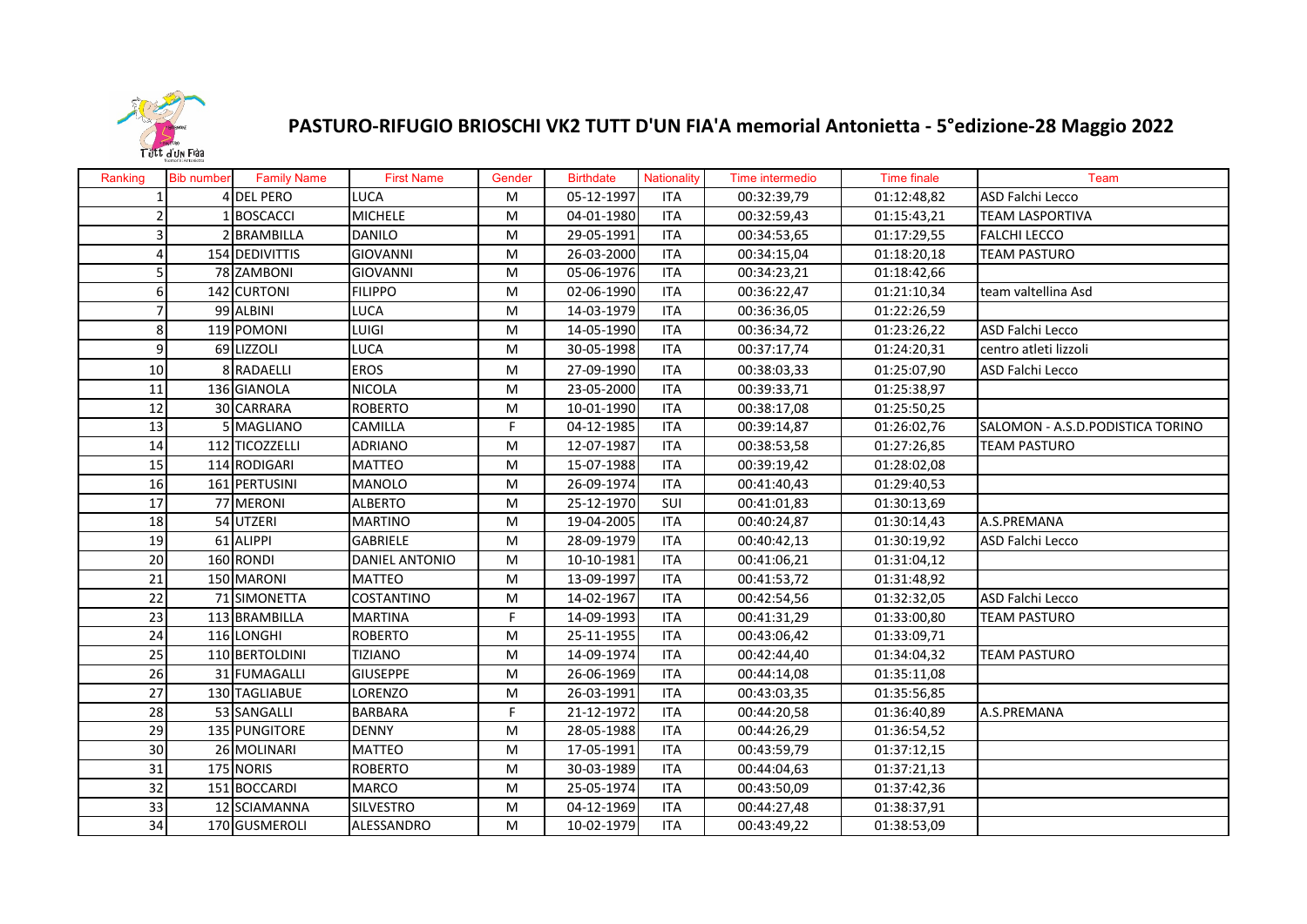| Ranking         | <b>Bib number</b> | <b>Family Name</b> | <b>First Name</b>     | Gender                  | <b>Birthdate</b> | Nationality | Time intermedio | <b>Time finale</b> | Team                                   |
|-----------------|-------------------|--------------------|-----------------------|-------------------------|------------------|-------------|-----------------|--------------------|----------------------------------------|
| 35              |                   | 153 BERGAMINI      | <b>SILVANO</b>        | M                       | 30-07-1967       | <b>ITA</b>  | 00:44:00,84     | 01:39:01,08        |                                        |
| 36              |                   | 65 CORTI           | <b>ANTONIO</b>        | M                       | 24-11-2004       | <b>ITA</b>  | 00:44:01,77     | 01:39:39,96        | A.S.PREMANA                            |
| 37              |                   | 72 BREMBILLA       | <b>FRANCESCO</b>      | M                       | 04-12-1980       | <b>ITA</b>  | 00:44:29,15     | 01:40:12,85        |                                        |
| 38              |                   | 166 CASTELLAZZI    | <b>MICHELE</b>        | M                       | 28-11-2000       | <b>ITA</b>  | 00:45:57,47     | 01:40:20,63        |                                        |
| 39              |                   | 18 BIANCHI         | NICOLO'               | M                       | 18-09-1993       | <b>ITA</b>  | 00:46:05,14     | 01:40:39,68        | <b>Evolution Sport Team</b>            |
| 40              |                   | 108 BENEDETTI      | <b>MARIO</b>          | ${\sf M}$               | 27-06-1968       | <b>ITA</b>  | 00:44:22,67     | 01:40:43,40        | <b>TEAM PASTURO</b>                    |
| 41              |                   | 120 BASILE         | LAURA                 | F                       | 20-11-1998       | <b>ITA</b>  | 00:45:24,43     | 01:40:54,21        | Gruppo Escursionisti Falchi Olginatesi |
| 42              |                   | 86 ROMERI          | <b>MATTIA</b>         | M                       | 17-03-1992       | <b>ITA</b>  | 00:46:41,88     | 01:41:01,47        |                                        |
| 43              |                   | $23$ PIU'          | LAZZARO               | M                       | 07-12-1977       | <b>ITA</b>  | 00:46:02,90     | 01:41:46,52        | <b>TEAM PASTURO</b>                    |
| 44              |                   | 6 PALLINI          | <b>ELISA</b>          | F                       | 02-10-1980       | <b>ITA</b>  | 00:46:20,43     | 01:41:51,41        | <b>ASD PEGARUN</b>                     |
| 45              |                   | 139 TOMASONI       | <b>STEFANO</b>        | M                       | 18-08-1968       | <b>ITA</b>  | 00:46:17,94     | 01:42:07,67        |                                        |
| 46              |                   | 85 RATTI           | <b>MARCO</b>          | ${\sf M}$               | 13-12-1979       | <b>ITA</b>  | 00:45:51,13     | 01:42:11,66        |                                        |
| 47              |                   | 179 FAZZINI        | <b>MARCO</b>          | ${\sf M}$               | 10-04-1984       | <b>ITA</b>  | 00:46:23,74     | 01:42:27,91        |                                        |
| 48              |                   | 33 SIGNORI         | <b>MAURIZIO</b>       | ${\sf M}$               | 23-04-1967       | <b>ITA</b>  | 00:46:15,40     | 01:42:51,05        | Libero                                 |
| 49              |                   | 47 MASCIADRI       | <b>STEFANO</b>        | ${\sf M}$               | 18-02-1967       | <b>ITA</b>  | 00:44:38,41     | 01:43:20,89        | O.S.A. Valmadrera                      |
| 50              |                   | 44 ACQUISTAPACE    | <b>ALFREDO</b>        | ${\sf M}$               | 17-07-1968       | <b>ITA</b>  | 00:47:10,20     | 01:43:36,38        |                                        |
| 51              |                   | 76 SERAFINI        | SUSANNA               | $\mathsf F$             | 14-05-1974       | <b>ITA</b>  | 00:46:35,44     | 01:43:42,63        |                                        |
| 52              |                   | 152 MONDO          | <b>DANILO</b>         | ${\sf M}$               | 31-01-1994       | <b>ITA</b>  | 00:45:49,18     | 01:44:24,26        |                                        |
| 53              |                   | 45 REDAELLI        | <b>TOMMASO</b>        | ${\sf M}$               | 28-11-1994       | <b>ITA</b>  | 00:46:24,98     | 01:44:27,43        |                                        |
| 54              |                   | 132 PIROVANO       | ANDREA                | ${\sf M}$               | 19-11-1981       | <b>ITA</b>  | 00:46:00,80     | 01:44:35,05        | O.S.A. Valmadrera                      |
| 55              |                   | 24 PANZERI         | <b>LUCA</b>           | ${\sf M}$               | 09-09-1970       | <b>ITA</b>  | 00:46:56,84     | 01:44:39,97        | TEAM PASTURO                           |
| 56              |                   | 176 ZANOTTI        | <b>GIULIA</b>         | F                       | 08-01-1990       | <b>ITA</b>  | 00:48:37,62     | 01:44:51,31        |                                        |
| 57              |                   | 94 RUSCONI         | ANGELO                | ${\sf M}$               | 23-02-1995       | <b>ITA</b>  | 00:45:26,47     | 01:44:56,10        |                                        |
| 58              |                   | 40 COPELLI         | MASSIMILIANO          | ${\sf M}$               | 16-03-1973       | <b>ITA</b>  | 00:44:48,09     | 01:45:03,39        | SKYRUNNING ADVENTURE                   |
| 59              |                   | 104 CAROPPO        | <b>OSCAR</b>          | M                       | 27-08-1989       | <b>ITA</b>  | 00:46:52,56     | 01:45:07,79        | <b>TEAM PASTURO</b>                    |
| 60              |                   | 79 PANZERI         | <b>MARIO LUCIANO</b>  | ${\sf M}$               | 10-05-1964       | ITA         | 00:47:43,29     | 01:45:18,10        | <b>TEAM PASTURO</b>                    |
| 61              |                   | 10 ARCANI          | <b>DAVIDE</b>         | M                       | 22-11-1973       | <b>ITA</b>  | 00:47:41,18     | 01:45:19,64        |                                        |
| 62              |                   | 162 CONFALONIERI   | <b>ROBERTO</b>        | $\overline{\mathsf{M}}$ | 26-03-1973       | <b>ITA</b>  | 00:48:39,12     | 01:45:24,60        |                                        |
| 63              |                   | 82 BONGIO          | <b>VALTER</b>         | M                       | 18-03-1971       | <b>ITA</b>  | 00:46:53,07     | 01:45:35,06        |                                        |
| 64              |                   | 35 PEDRONI         | <b>CECILIA</b>        | F                       | 03-06-1981       | <b>ITA</b>  | 00:48:27,66     | 01:45:47,16        | <b>ASD PEGARUN</b>                     |
| 65              |                   | 84 ARRIGHI         | <b>DAVIDE ARRIGHI</b> | ${\sf M}$               | 23-07-1970       | <b>ITA</b>  | 00:47:12,26     | 01:46:18,46        |                                        |
| 66              |                   | 14 LONGONI         | <b>SERGIO</b>         | ${\sf M}$               | 17-06-1977       | ITA         | 00:48:25,89     | 01:46:27,14        |                                        |
| 67              |                   | 169 CORDONI        | <b>LUCA</b>           | M                       | 24-07-1978       | ITA         | 00:48:06,82     | 01:46:28,04        |                                        |
| $\overline{68}$ |                   | 129 TENNI          | <b>DANIELE</b>        | ${\sf M}$               | 25-01-1987       | <b>ITA</b>  | 00:48:10,63     | 01:47:10,94        |                                        |
| 69              |                   | 111 BENEDETTI      | <b>DEBORA</b>         | F                       | 29-07-1975       | <b>ITA</b>  | 00:48:54,03     | 01:48:20,50        | TEAM PASTURO                           |
| 70              |                   | 52 CANTU           | <b>MATTEO</b>         | M                       | 09-06-1970       | <b>ITA</b>  | 00:47:29,81     | 01:48:33,63        | Libero                                 |
| 71              |                   | 46 VASSENA         | <b>CHRISTIAN</b>      | M                       | 05-10-1987       | ITA         | 00:48:22,66     | 01:48:34,65        |                                        |
| 72              |                   | 178 GIANOLA        | <b>DANILO</b>         | M                       | 02-02-1992       | <b>ITA</b>  | 00:47:14,84     | 01:48:45,02        |                                        |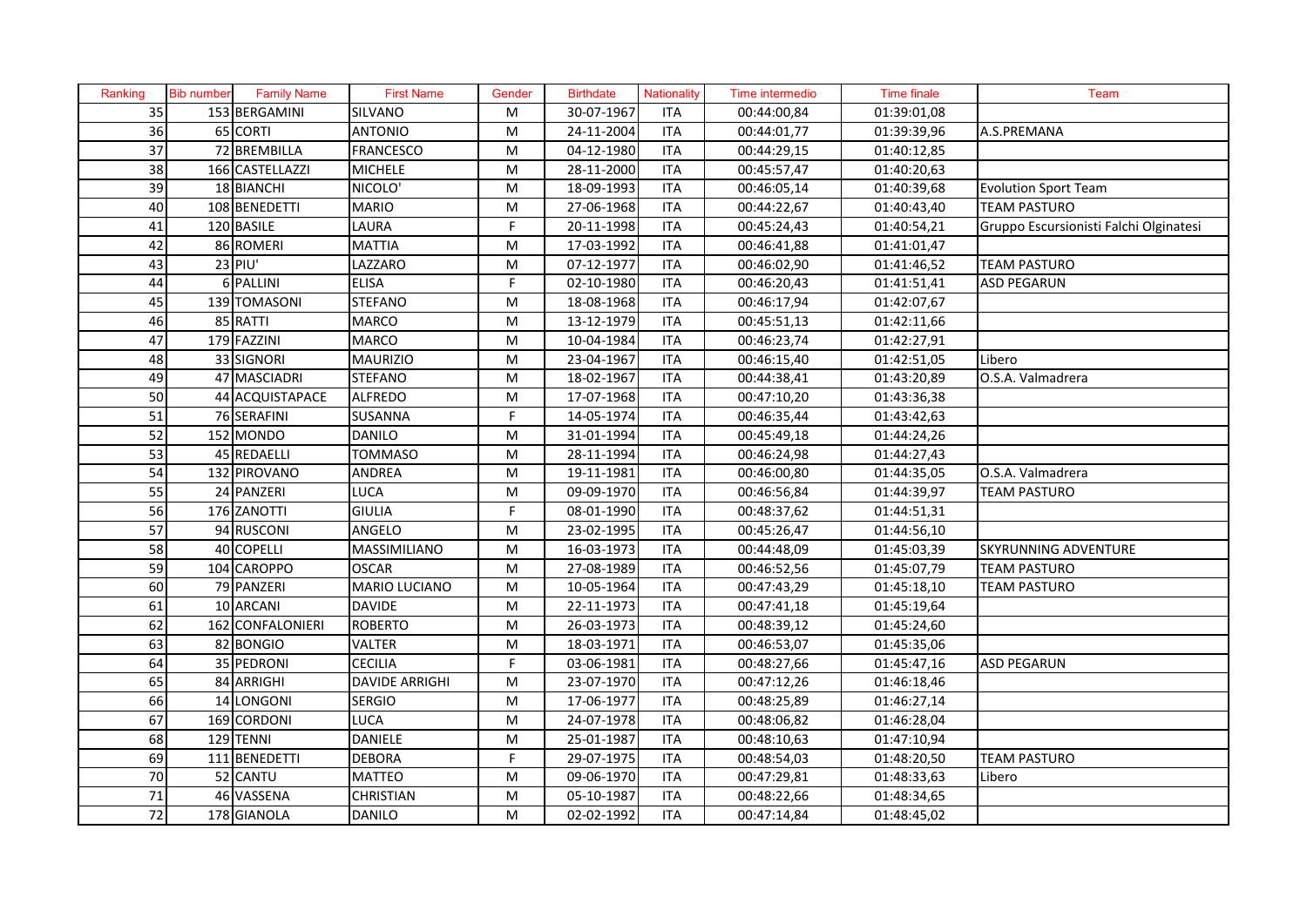| Ranking         | <b>Bib number</b> | <b>Family Name</b> | <b>First Name</b>   | Gender                  | <b>Birthdate</b> | Nationality | Time intermedio | <b>Time finale</b> | Team                                   |
|-----------------|-------------------|--------------------|---------------------|-------------------------|------------------|-------------|-----------------|--------------------|----------------------------------------|
| 73              |                   | 159 RICCARDI       | <b>CRISTIAN</b>     | M                       | 28-11-1980       | <b>ITA</b>  | 00:43:41,68     | 01:48:51,03        |                                        |
| 74              |                   | 96 CORBELLINI      | <b>TIZIANO</b>      | ${\sf M}$               | $03 - 09 - 1955$ | <b>ITA</b>  | 00:49:35,43     | 01:49:02,02        |                                        |
| 75              |                   | $13$ BUSI          | <b>STEFANO</b>      | ${\sf M}$               | 09-09-1966       | <b>ITA</b>  | 00:49:03,14     | 01:49:04,53        |                                        |
| 76              |                   | 98 PAGANONI        | <b>STEFANO</b>      | ${\sf M}$               | 02-07-1968       | <b>ITA</b>  | 00:48:13,22     | 01:49:04,97        |                                        |
| 77              |                   | 100 COLOMBO        | <b>PAOLO</b>        | ${\sf M}$               | 16-01-1974       | <b>ITA</b>  | 00:50:00,98     | 01:49:05,41        | <b>TEAM PASTURO</b>                    |
| 78              |                   | 122 MELCHIORRI     | <b>MARCO</b>        | ${\sf M}$               | 23-05-1963       | <b>ITA</b>  | 00:50:17,87     | 01:49:25,40        | <b>TEAM PASTURO</b>                    |
| 79              |                   | 109 ARRIGONI       | <b>GIULIANA</b>     | F                       | 07-04-1965       | <b>ITA</b>  | 00:50:20,18     | 01:50:50,86        | <b>TEAM PASTURO</b>                    |
| 80              |                   | 70 DEMURO          | <b>MASSIMO</b>      | ${\sf M}$               | 16-02-1976       | <b>ITA</b>  | 00:50:11,35     | 01:51:10,04        | Libero                                 |
| 81              |                   | 106 ACQUISTAPACE   | <b>GABRIELE</b>     | ${\sf M}$               | 26-07-1976       | ITA         | 00:50:18,92     | 01:51:30,66        | <b>TEAM PASTURO</b>                    |
| 82              |                   | 121 SIRONI         | <b>GIOELE</b>       | ${\sf M}$               | 09-05-1995       | <b>ITA</b>  | 00:49:56,12     | 01:51:39,25        | Libero                                 |
| 83              |                   | 97 SEGALLI         | <b>GIACOMO</b>      | $\overline{\mathsf{M}}$ | 19-01-1964       | ITA         | 00:51:53,78     | 01:52:14,44        |                                        |
| 84              |                   | 62 GILARDI         | <b>SILVIA</b>       | F                       | 03-07-1990       | <b>ITA</b>  | 00:49:50,52     | 01:52:33,22        | Gruppo Escursionisti Falchi Olginatesi |
| 85              |                   | 15 MANES           | <b>ANDREA</b>       | ${\sf M}$               | 11-08-1976       | <b>ITA</b>  | 00:49:26,92     | 01:52:51,33        |                                        |
| 86              |                   | 103 COLOMBO        | <b>CRISTIAN</b>     | M                       | 05-11-1976       | <b>ITA</b>  | 00:48:15,61     | 01:53:04,21        | <b>TEAM PASTURO</b>                    |
| 87              |                   | 145 FLAUTO         | <b>VINCENZO</b>     | ${\sf M}$               | 09-12-1967       | <b>ITA</b>  | 00:48:44,51     | 01:53:19,96        | <b>TEAM PASTURO</b>                    |
| 88              |                   | 118 GROSSI         | <b>PAOLO</b>        | ${\sf M}$               | 16-10-1983       | <b>ITA</b>  | 00:49:54,01     | 01:53:35,80        | <b>ASD PEGARUN</b>                     |
| 89              |                   | 172 PERACCA        | <b>ELENA</b>        | F                       | 15-01-1985       | <b>ITA</b>  | 00:52:14,88     | 01:54:19,64        |                                        |
| 90              |                   | 141 RUSCONI        | <b>PATRIZIA</b>     | F                       | 06-09-1974       | <b>ITA</b>  | 00:50:38,89     | 01:55:02,55        | O.S.A. Valmadrera                      |
| $\overline{91}$ |                   | 146 MODENA         | <b>ANDREA</b>       | ${\sf M}$               | 20-11-1973       | <b>ITA</b>  | 00:51:41,20     | 01:55:25,41        |                                        |
| 92              |                   | 38 GORLA           | CARLO               | ${\sf M}$               | 12-06-1961       | <b>ITA</b>  | 00:50:21,26     | 01:55:47,60        |                                        |
| 93              |                   | 7 PENSA            | <b>PATRIZIA</b>     | F                       | 02-05-1964       | <b>ITA</b>  | 00:51:35,88     | 01:56:25,56        | <b>TEAM PASTURO</b>                    |
| 94              |                   | 156 FARINA         | <b>MATTEO</b>       | ${\sf M}$               | 23-06-1995       | <b>ITA</b>  | 00:52:53,09     | 01:56:30,27        |                                        |
| 95              |                   | 143 PIROLA         | <b>JONATHAN</b>     | ${\sf M}$               | 05-04-1995       | <b>ITA</b>  | 00:48:58,29     | 01:56:48,02        |                                        |
| 96              |                   | 167 CASTELLAZZI    | <b>DAVIDE DARIO</b> | ${\sf M}$               | 14-01-1970       | <b>ITA</b>  | 00:52:10,53     | 01:57:24,10        |                                        |
| 97              |                   | 59 ACQUISTAPACE    | <b>ALESSIO</b>      | ${\sf M}$               | 04-10-1976       | <b>ITA</b>  | 00:53:59,10     | 01:58:01,44        | TEAM VALTELLINA ASD                    |
| 98              |                   | 43 SAIA            | <b>FRANCISCO</b>    | ${\sf M}$               | 24-06-1969       | <b>ITA</b>  | 00:54:17,44     | 01:58:05,73        | <b>SKYRUNNING ADVENTURE</b>            |
| 99              |                   | 138 CASTELLI       | <b>ROBERTO</b>      | ${\sf M}$               | 09-01-1974       | <b>ITA</b>  | 00:52:42,70     | 01:58:08,38        |                                        |
| 100             |                   | 115 GORETTI        | <b>CESARE</b>       | ${\sf M}$               | 14-10-1963       | <b>ITA</b>  | 00:51:55,77     | 01:58:24,50        |                                        |
| 101             |                   | 126 MEREGALLI      | <b>STEFANO</b>      | ${\sf M}$               | 23-03-1979       | <b>ITA</b>  | 00:51:31,18     | 01:58:25,47        |                                        |
| 102             |                   | 171 TARCA          | <b>FABIO</b>        | ${\sf M}$               | 23-02-1975       | <b>ITA</b>  | 00:54:59,72     | 01:58:43,99        |                                        |
| 103             |                   | 51 PANZERI         | LEONARDO            | ${\sf M}$               | 06-05-1970       | <b>ITA</b>  | 00:53:34,27     | 01:58:57,73        |                                        |
| 104             |                   | 75 CARCANO         | <b>ANDREA</b>       | ${\sf M}$               | 01-02-1972       | <b>ITA</b>  | 00:53:08,71     | 01:59:05,03        | Gruppo Escursionisti Falchi Olginatesi |
| 105             |                   | 17 VERDI           | <b>CHRISTIAN</b>    | ${\sf M}$               | 06-04-1975       | <b>ITA</b>  | 00:52:44,65     | 01:59:19,75        |                                        |
| 106             |                   | 125 CASATI         | <b>STEFANO</b>      | ${\sf M}$               | 13-05-1971       | <b>ITA</b>  | 00:51:44,98     | 01:59:29,37        | ASD Falchi Lecco                       |
| 107             |                   | 95 GALBUSERA       | ALESSANDRO          | ${\sf M}$               | 19-08-1969       | <b>ITA</b>  | 00:51:44,16     | 01:59:48,88        | O.S.A. Valmadrera                      |
| 108             |                   | 80 PEDRAZZINI      | ALESSANDRA          | F                       | 25-10-1973       | <b>ITA</b>  | 00:53:16,33     | 02:00:50,56        | <b>K2 VALTELLINA</b>                   |
| 109             |                   | 134 GILARDONI      | ALESSANDRO          | ${\sf M}$               | 01-02-1959       | <b>ITA</b>  | 00:53:31,81     | 02:00:52,79        | A.S.D. POLISPORTIVA MANDELLO DEL LARI  |
| 110             |                   | 48 ROSSI           | <b>GIOVANNI</b>     | M                       | 04-05-1954       | <b>ITA</b>  | 00:54:34,80     | 02:00:58,02        |                                        |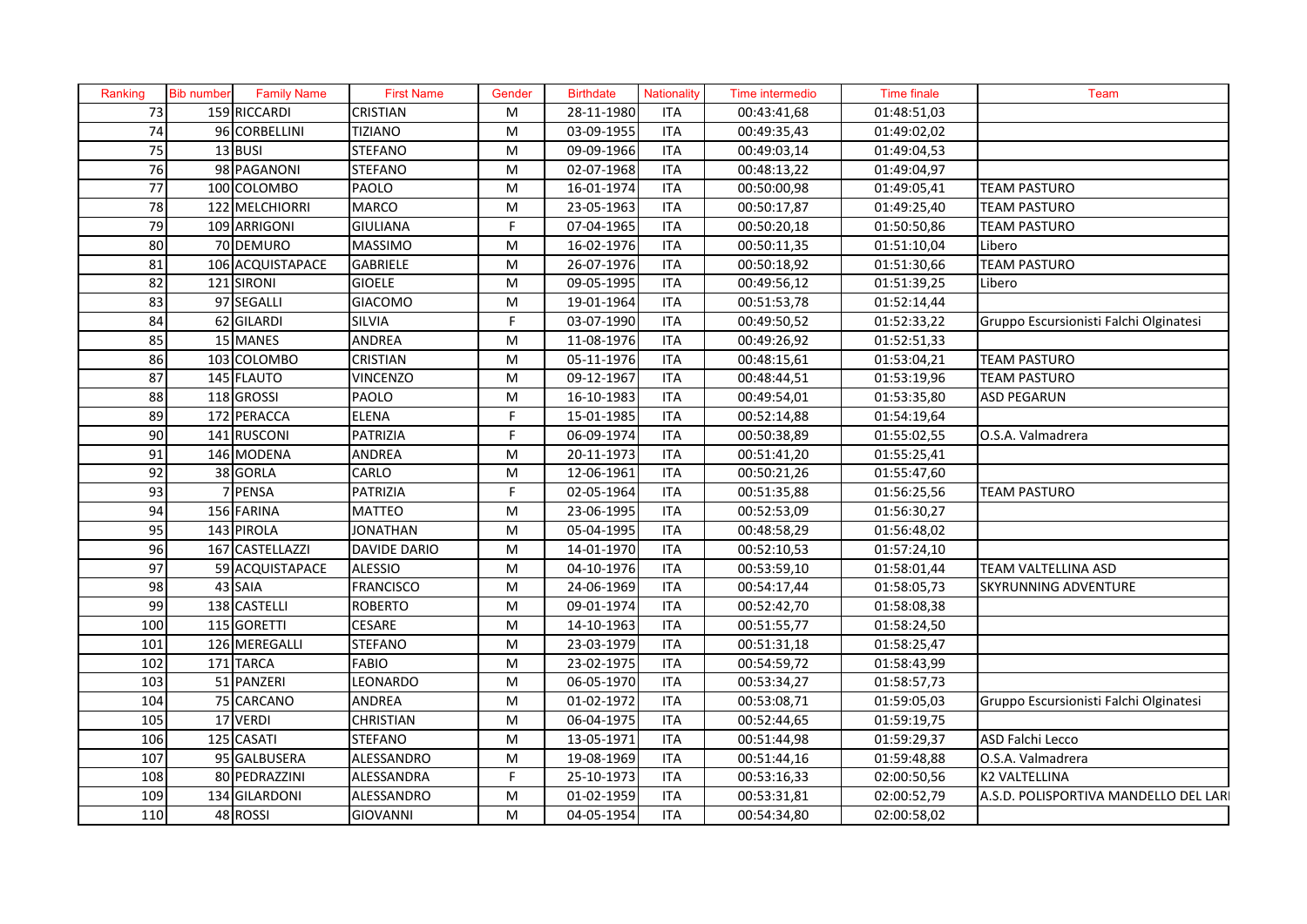| Ranking | <b>Bib number</b> | <b>Family Name</b> | <b>First Name</b>     | Gender                                                                                                     | <b>Birthdate</b> | <b>Nationality</b> | Time intermedio | <b>Time finale</b> | Team                 |
|---------|-------------------|--------------------|-----------------------|------------------------------------------------------------------------------------------------------------|------------------|--------------------|-----------------|--------------------|----------------------|
| 111     |                   | 177 GIANOLA        | <b>MICHELE</b>        | M                                                                                                          | 14-08-1992       | <b>ITA</b>         | 00:50:52,47     | 02:01:28,82        |                      |
| 112     |                   | 74 COMBI           | <b>GIANLUIGI</b>      | M                                                                                                          | 09-04-1973       | <b>ITA</b>         | 00:51:42,51     | 02:02:28,29        |                      |
| 113     |                   | 21 GAMBARELLI      | <b>RITA</b>           | F                                                                                                          | 05-09-1972       | <b>ITA</b>         | 00:52:43,75     | 02:02:29,09        |                      |
| 114     |                   | 60 DE RIVO         | <b>STEFANO</b>        | M                                                                                                          | 15-01-1991       | <b>ITA</b>         | 00:53:35,86     | 02:02:30,25        | Libero               |
| 115     |                   | 131 FORNERO        | <b>ENRICO</b>         | M                                                                                                          | 02-09-1966       | <b>ITA</b>         | 00:52:41,54     | 02:02:58,85        |                      |
| 116     |                   | 29 TORRACINI       | <b>DAVIDE</b>         | M                                                                                                          | 05-05-1996       | <b>ITA</b>         | 00:54:12,01     | 02:03:35,29        |                      |
| 117     |                   | 73 BORDONE         | <b>LUCA</b>           | M                                                                                                          | 28-01-1973       | <b>ITA</b>         | 00:56:55,70     | 02:03:39,14        | TEAM VALTELLINA ASD  |
| 118     |                   | 49 RONCHI          | <b>DANIELE</b>        | M                                                                                                          | 15-06-1984       | <b>ITA</b>         | 00:53:27,02     | 02:03:46,39        |                      |
| 119     | 41                | <b>CORTI</b>       | CORRADO               | M                                                                                                          | 06-12-1973       | <b>ITA</b>         | 00:53:31,17     | 02:03:50,01        |                      |
| 120     |                   | 168 BRUNI          | <b>MARTINA</b>        | F.                                                                                                         | 17-08-1989       | <b>ITA</b>         | 00:55:36,98     | 02:03:57,24        |                      |
| 121     |                   | 163 ELEONORA       | ARMENIA               | F                                                                                                          | 14-12-1970       | <b>ITA</b>         | 00:57:16,06     | 02:04:56,69        |                      |
| 122     |                   | 87 NUSDEO          | <b>BRUNO</b>          | ${\sf M}$                                                                                                  | 11-11-1963       | <b>ITA</b>         | 00:54:14,04     | 02:05:20,11        |                      |
| 123     |                   | $127$ DE VITO      | <b>VINCENZO</b>       | ${\sf M}$                                                                                                  | 21-12-1959       | <b>ITA</b>         | 00:54:28,20     | 02:05:27,73        |                      |
| 124     |                   | 147 FALZEI         | PIERO ANTONIO         | ${\sf M}$                                                                                                  | 09-03-1966       | <b>ITA</b>         | 00:54:11,28     | 02:05:51,09        | Libero               |
| 125     |                   | 36 MOSCATELLI      | <b>FEDERICA</b>       | F                                                                                                          | 15-02-1971       | <b>ITA</b>         | 00:54:44,88     | 02:06:16,63        |                      |
| 126     |                   | 68 PIROVANO        | LORENZO               | ${\sf M}$                                                                                                  | 25-09-1973       | <b>ITA</b>         | 00:53:01,96     | 02:06:42,91        | Libero               |
| 127     |                   | 157 LONGHI         | <b>GIACOMO</b>        | ${\sf M}$                                                                                                  | 15-12-1989       | <b>ITA</b>         | 00:54:55,55     | 02:08:15,94        |                      |
| 128     |                   | 19 BIANCHI         | <b>MARCO</b>          | $\mathsf{M}% _{T}=\mathsf{M}_{T}\!\left( a,b\right) ,\ \mathsf{M}_{T}=\mathsf{M}_{T}\!\left( a,b\right) ,$ | 04-02-1976       | <b>ITA</b>         | 00:55:32,03     | 02:08:46,17        |                      |
| 129     |                   | 137 VENINI         | <b>ROMANO</b>         | ${\sf M}$                                                                                                  | 31-10-1965       | <b>ITA</b>         | 00:55:36,54     | 02:09:34,79        | O.S.A. Valmadrera    |
| 130     |                   | 117 CAPELLI        | <b>IVAN</b>           | ${\sf M}$                                                                                                  | 10-12-1966       | <b>ITA</b>         | 00:53:21,63     | 02:10:19,04        |                      |
| 131     |                   | 20 CAVATORTA       | <b>LUCA</b>           | ${\sf M}$                                                                                                  | 26-04-1983       | <b>ITA</b>         | 00:54:26,99     | 02:10:25,74        |                      |
| 132     |                   | 173 TAVASCI        | <b>LUCA</b>           | $\overline{\mathsf{M}}$                                                                                    | 28-01-1993       | <b>ITA</b>         | 00:57:53,14     | 02:10:28,10        |                      |
| 133     |                   | 55 BOSIO           | <b>GIACOMO</b>        | ${\sf M}$                                                                                                  | 13-12-1962       | <b>ITA</b>         | 00:58:10,31     | 02:10:43,02        |                      |
| 134     |                   | 89 BUSI            | <b>PAOLO</b>          | ${\sf M}$                                                                                                  | 27-10-1961       | <b>ITA</b>         | 00:54:25,00     | 02:10:59,58        |                      |
| 135     |                   | 92 ELLI            | <b>FILIPPO ENRICO</b> | M                                                                                                          | $12 - 02 - 1989$ | <b>ITA</b>         | 00:53:13,31     | 02:12:55,59        | O.S.A. Valmadrera    |
| 136     |                   | $148$ GIUDICI      | <b>FRANCESCO</b>      | ${\sf M}$                                                                                                  | 12-11-1982       | <b>ITA</b>         | 00:54:15,00     | 02:13:30,05        |                      |
| 137     |                   | 3 ALIPRANDI        | <b>DANIELE</b>        | M                                                                                                          | 10-07-2001       | <b>ITA</b>         | 00:55:48,23     | 02:13:34,07        | <b>TEAM PASTURO</b>  |
| 138     |                   | 66 CASTELLI        | <b>GEROLAMO</b>       | ${\sf M}$                                                                                                  | 29-10-1950       | <b>ITA</b>         | 00:57:01,64     | 02:13:45,99        | Libero               |
| 139     |                   | 88 CODEGA          | <b>ADA</b>            | F                                                                                                          | 28-04-1968       | <b>ITA</b>         | 00:54:39,11     | 02:14:03,56        |                      |
| 140     |                   | 164 MAZZA          | <b>DANIELE</b>        | M                                                                                                          | 22-06-1977       | <b>ITA</b>         | 01:00:44,88     | 02:14:55,82        |                      |
| 141     |                   | 128 BORGINI        | <b>GIANLUCA</b>       | M                                                                                                          | 05-11-1966       | <b>ITA</b>         | 00:55:30,50     | 02:15:40,67        |                      |
| 142     |                   | 107 PEZZUTTI       | <b>MARCO</b>          | ${\sf M}$                                                                                                  | 04-10-1974       | <b>ITA</b>         | 00:59:14,83     | 02:17:31,98        | <b>TEAM PASTURO</b>  |
| 143     |                   | 64 GILARDI         | <b>DANIELA</b>        | F                                                                                                          | 26-06-1965       | <b>ITA</b>         | 00:58:42,04     | 02:18:27,34        |                      |
| 144     |                   | 81 PIANTA          | LUCIA ANNA            | F                                                                                                          | 19-05-1965       | <b>ITA</b>         | 01:01:18,74     | 02:18:57,46        | <b>K2 VALTELLINA</b> |
| 145     |                   | 42 GAVAZZI         | LAURA                 | F                                                                                                          | 07-09-1978       | <b>ITA</b>         | 01:02:10,01     | 02:19:39,61        | SKYRUNNING ADVENTURE |
| 146     |                   | 58 PICCINELLI      | <b>MONICA</b>         | F                                                                                                          | 25-03-1963       | <b>ITA</b>         | 01:02:02,21     | 02:20:11,11        |                      |
| 147     |                   | 16 CASTELLLI       | <b>ALBERTO</b>        | M                                                                                                          | 24-05-1978       | <b>ITA</b>         | 01:01:47,19     | 02:20:48,80        |                      |
| 148     |                   | 101 RICCI          | <b>GIUSEPPE</b>       | M                                                                                                          | 05-06-1979       | <b>ITA</b>         | 00:57:56,53     | 02:21:20,46        | <b>TEAM PASTURO</b>  |